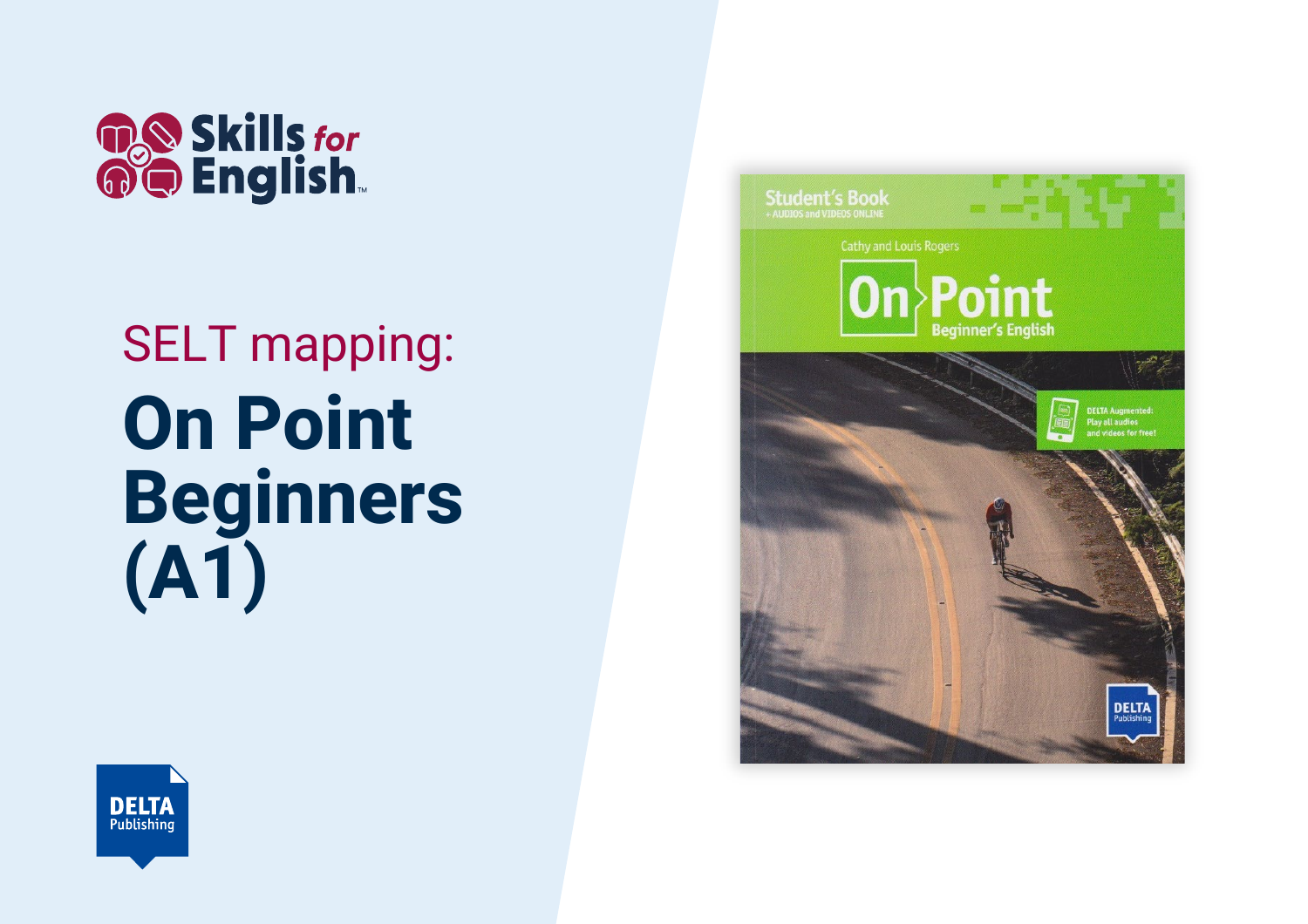## On Point Beginner's English (A1) Student Book by DELTA Publishing and Skills for English A1 tests

The mapping activity below shows how easily the On Point Beginner's English (A1) Student Book (2021), published by DELTA Publishing, can be used by teachers and learners to prepare for the Skills for English tests at CEFR A1 level. The table below refers to key activities in On Point Beginner's English (A1) Student Book and identifies topics, skills and activities which can be most helpful for candidates preparing to take the Skills for English A1 Speaking and Listening tests. Note that these are INDICATIVE of possible test content only and NOT an indication of what may appear on any Skills for English tests.

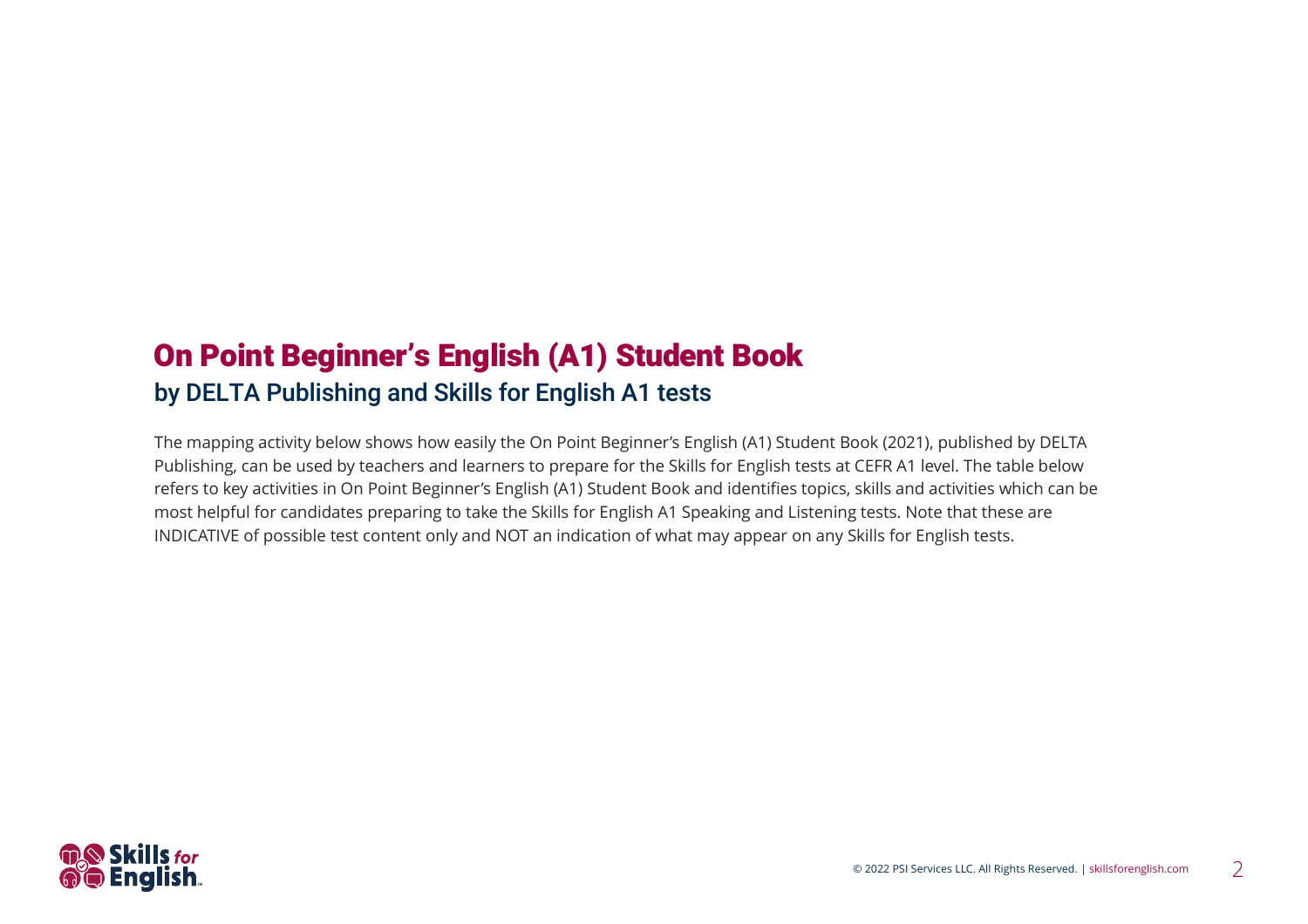| <b>Unit 1: Hello!</b> |                              |                              |                                 |                                   |
|-----------------------|------------------------------|------------------------------|---------------------------------|-----------------------------------|
|                       | <b>Topics and vocabulary</b> | <b>Grammar and Functions</b> | <b>Relevance to Skills for</b>  | <b>Relevance to A1 Skills for</b> |
|                       |                              |                              | <b>English A1 Speaking test</b> | <b>English Listening test</b>     |
| 1A: Hello             | Days of the week             |                              | Identifying days of the week    | Understanding language of         |
|                       |                              |                              |                                 | introductions                     |
| 1B: Introductions     | Countries                    | Be                           | Referring to people, who they   | Understanding who people          |
|                       | Introductions                | I, you, he, she it           | are and where they come         | are and where they come           |
|                       |                              |                              | from                            | from                              |
| 1C: Personal          | Phone numbers                |                              |                                 | Comprehension of long             |
| information           | Checking information         |                              |                                 | strings of numbers such as        |
|                       |                              |                              |                                 | phone numbers                     |

| <b>Unit 2: Conversation</b> |                              |                              |                                 |                                   |
|-----------------------------|------------------------------|------------------------------|---------------------------------|-----------------------------------|
|                             | <b>Topics and vocabulary</b> | <b>Grammar and Functions</b> | <b>Relevance to Skills for</b>  | <b>Relevance to A1 Skills for</b> |
|                             |                              |                              | <b>English A1 Speaking test</b> | <b>English Listening test</b>     |
| 2A: Who are they?           | Countries and                | Be: all forms                |                                 | Listening to people talk about    |
|                             | nationalities                |                              |                                 | themselves and where they         |
|                             |                              |                              |                                 | come from                         |
| 2B: All about you           | Jobs                         | Questions                    | Taking about yourself,          | Listening to people describing    |
|                             | <b>Numbers</b>               |                              | members of your family and      | themselves and their families     |
|                             |                              |                              | what they do                    |                                   |
| 2C: Everyday                | <b>Activities</b>            |                              | Using everyday phrases used     |                                   |
| conversations               | Everyday phrases             |                              | to introduce self               |                                   |

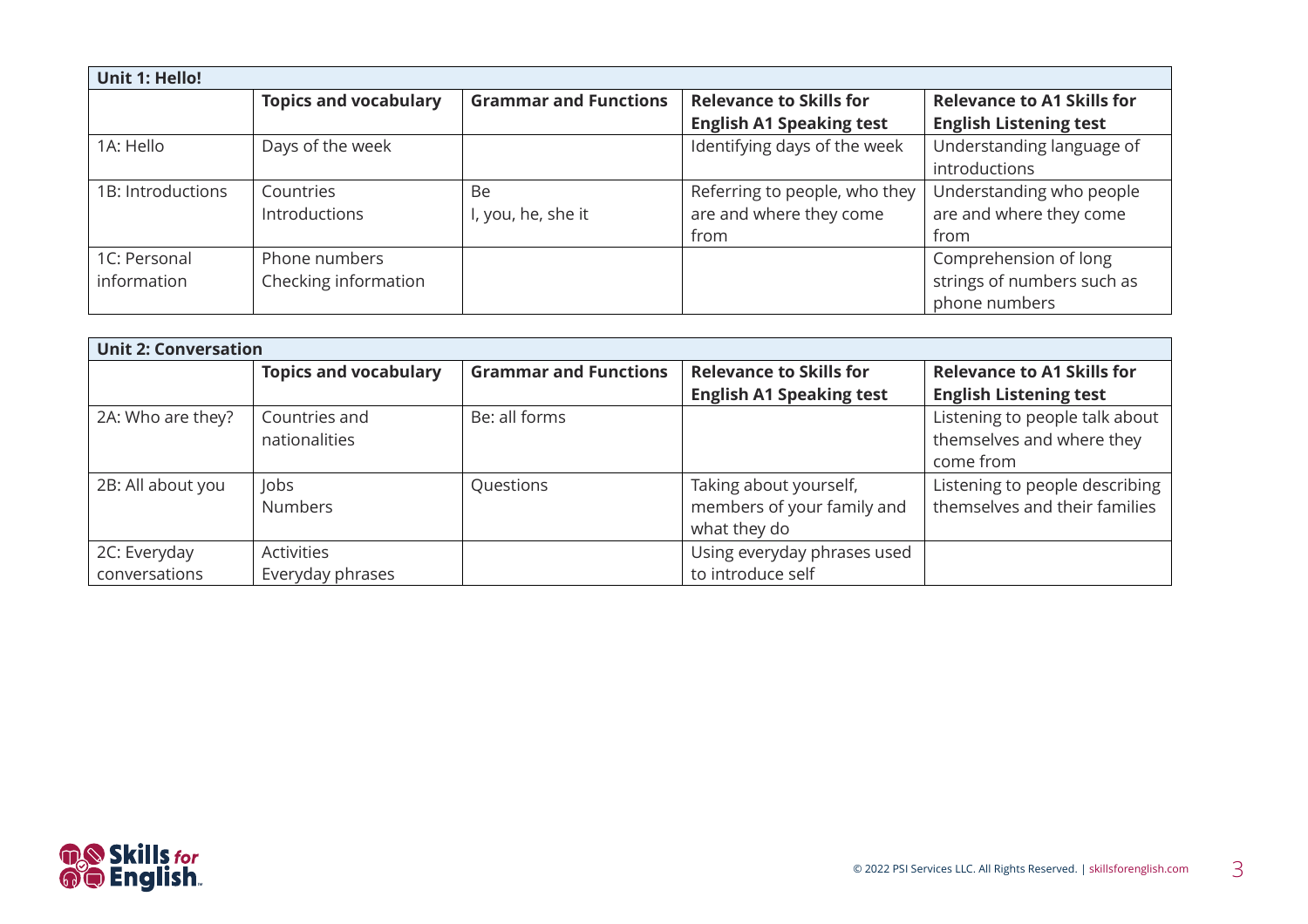| <b>Unit 3: Things</b> |                                 |                              |                                 |                                   |
|-----------------------|---------------------------------|------------------------------|---------------------------------|-----------------------------------|
|                       | <b>Topics and vocabulary</b>    | <b>Grammar and Functions</b> | <b>Relevance to Skills for</b>  | <b>Relevance to A1 Skills for</b> |
|                       |                                 |                              | <b>English A1 Speaking test</b> | <b>English Listening test</b>     |
| 3A: My things         | My things                       | Singular and plural nouns    | Naming things you have, for     | Listening to people talking       |
|                       |                                 |                              | example in your house           | about things they have            |
| 3B: Shopping          | Clothes and colours             | This, that, these, those     | Talking about clothes you       | Listening to people in a          |
|                       | Shopping                        |                              | have                            | clothes shop                      |
|                       |                                 |                              | Asking for prices in a          |                                   |
|                       |                                 |                              | shopping scenario               |                                   |
| 3C: Out and           | Prices, ordering food at a café |                              | Talking to a waiter and         | Listening to an interaction       |
| about                 |                                 |                              | ordering food                   | between two speakers at a         |
|                       |                                 |                              |                                 | restaurant or café about food     |
|                       |                                 |                              |                                 | and prices                        |

| <b>Unit 4: People and Places</b> |                              |                              |                                 |                                   |
|----------------------------------|------------------------------|------------------------------|---------------------------------|-----------------------------------|
|                                  | <b>Topics and vocabulary</b> | <b>Grammar and Functions</b> | <b>Relevance to Skills for</b>  | <b>Relevance to A1 Skills for</b> |
|                                  |                              |                              | <b>English A1 Speaking test</b> | <b>English Listening test</b>     |
| 4A: Family                       | Family                       | Possessives                  | Talking about family            | Listening to a dialogue or        |
| and friends                      | Adjectives for people        |                              | members and family              | monologue where people talk       |
|                                  |                              |                              | relationships                   | about their family                |
| 4B: My home                      | Adjectives for places and    | Adjectives                   | Talking about where you live    | Listening to people talking       |
| and my things                    | things                       | Have/has                     |                                 | about their families and          |
|                                  |                              |                              |                                 | where they live                   |
| 4C: A night                      | Times and the clock          | Talking about the time       | Talking about daily routines    | Listening to people talking       |
| out                              |                              | Common adverbs               |                                 | about what they/their families    |
|                                  |                              |                              |                                 | do and when                       |

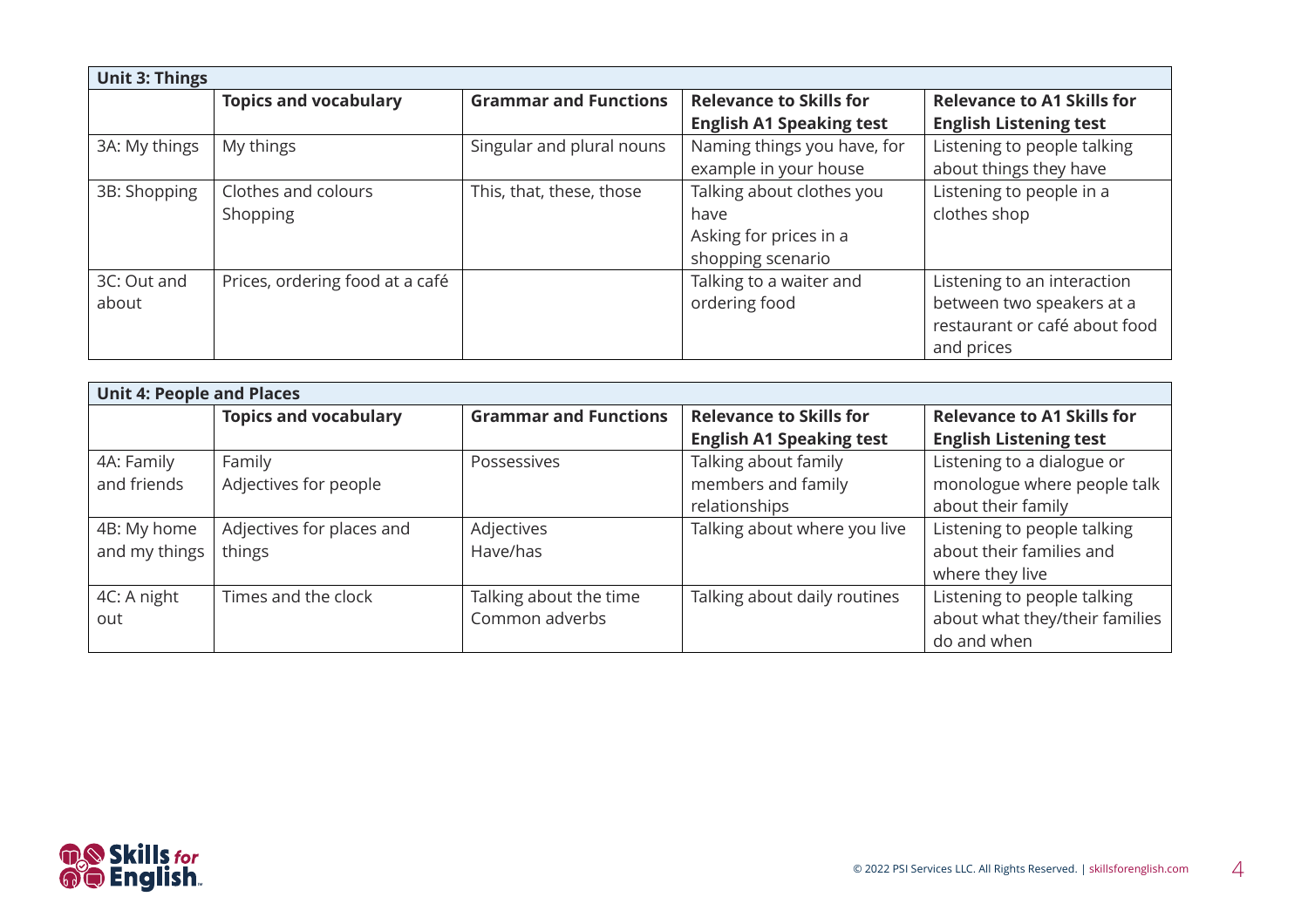| <b>Unit 5: My Life</b> |                                |                              |                                 |                                   |
|------------------------|--------------------------------|------------------------------|---------------------------------|-----------------------------------|
|                        | <b>Topics and vocabulary</b>   | <b>Grammar and Functions</b> | <b>Relevance to Skills for</b>  | <b>Relevance to A1 Skills for</b> |
|                        |                                |                              | <b>English A1 Speaking test</b> | <b>English Listening test</b>     |
| 5A: Activities         | Sport and free time activities | Present Simple positive      | Talking about hobbies and       | Listening to people talking       |
|                        |                                | and negative                 | leisure activities; what you do | about their hobbies and           |
|                        |                                | I, you, we, they             | in your free time               | leisure activities                |
| 5B: Chatting           | Common verbs and nouns         | Present Simple questions     | Familiarity with the kinds of   | Listening everyday                |
|                        | together                       | I, you, we, they             | questions which may be          | conversations where people        |
|                        |                                |                              | asked on the Speaking test      | are talking about routine         |
|                        |                                |                              | about yourself, your family     | activities                        |
|                        |                                |                              | and your regular activities     |                                   |
| 5C: Talking            | Making small talk              | Wh- questions                | Familiarity with Wh-            | Listening to people are           |
| about                  | Question words                 | And/because                  | questions on the speaking       | answering questions about         |
| yourself               |                                |                              | test                            | themselves                        |
|                        |                                |                              | Being able to link what you     |                                   |
|                        |                                |                              | say with and/because            |                                   |

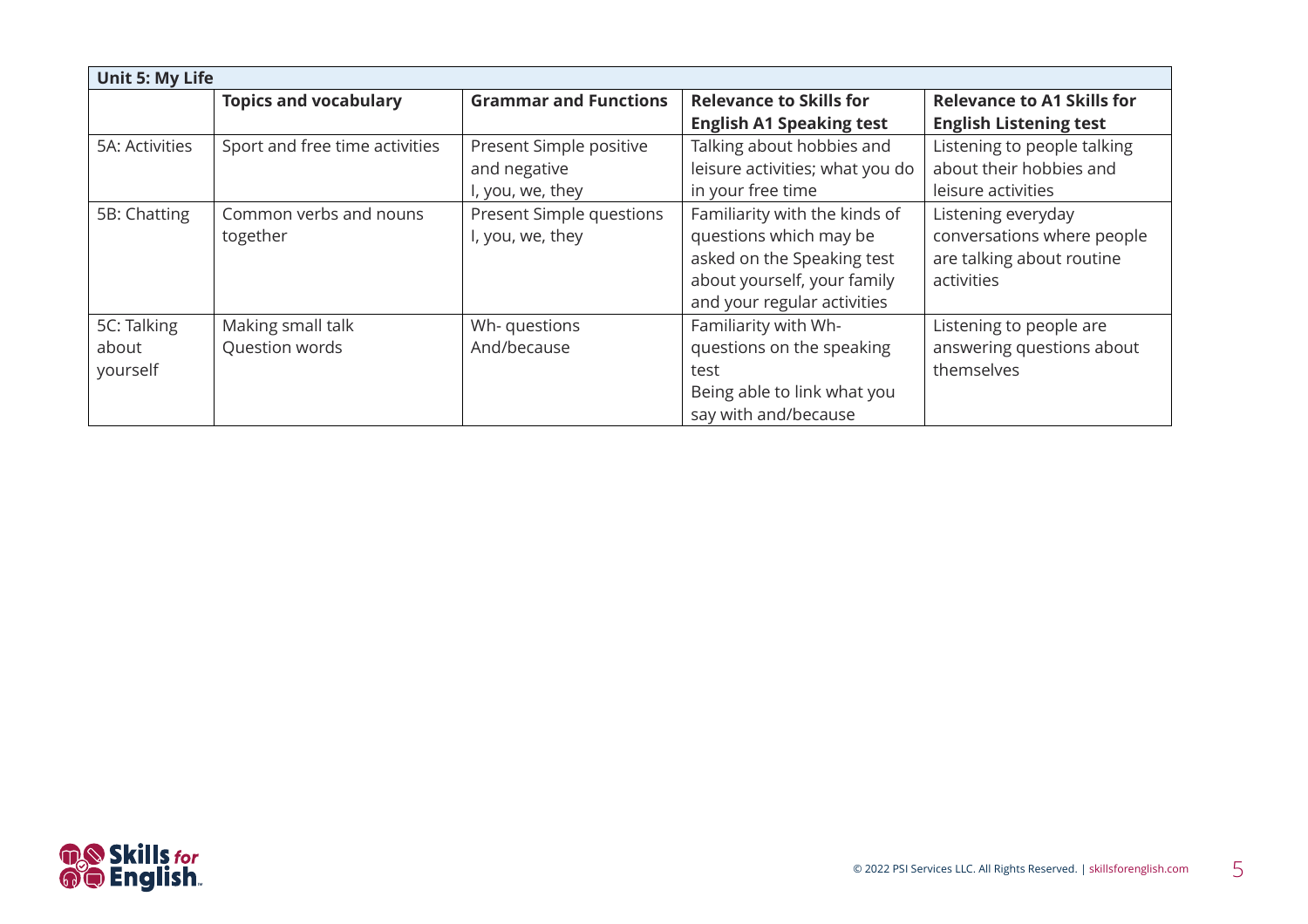| <b>Unit 6: Routines</b> |                              |                              |                                                                   |                                                                                       |
|-------------------------|------------------------------|------------------------------|-------------------------------------------------------------------|---------------------------------------------------------------------------------------|
|                         | <b>Topics and vocabulary</b> | <b>Grammar and Functions</b> | <b>Relevance to Skills for</b><br><b>English A1 Speaking test</b> | <b>Relevance to A1 Skills for</b><br><b>English Listening test</b>                    |
| 6A: My<br>routine       | Verbs for daily routines     | Adverbs of frequency         | Talking about daily routines                                      | Listening to two people ask<br>and answer questions about<br>their routine activities |
| 6B: When do             | Prepositions                 | Present Simple               | Talking about own daily                                           | Listening to people talking                                                           |
| you?                    | Questions and answers        | He, she, it                  | routine                                                           | about their routines and what                                                         |
|                         |                              | Prepositions of time         |                                                                   | they do                                                                               |
| 6C: In a hotel          | Checking into a hotel        |                              |                                                                   | Listening to someone                                                                  |
|                         | Dates, postcodes and phone   |                              |                                                                   | checking into a hotel and                                                             |
|                         | numbers                      |                              |                                                                   | identifying key details                                                               |

|                                   | <b>Unit 7: Free Time</b>                                                   |                              |                                                                                     |                                                                                                                |
|-----------------------------------|----------------------------------------------------------------------------|------------------------------|-------------------------------------------------------------------------------------|----------------------------------------------------------------------------------------------------------------|
|                                   | <b>Topics and vocabulary</b>                                               | <b>Grammar and Functions</b> | <b>Relevance to Skills for</b><br><b>English A1 Speaking test</b>                   | <b>Relevance to A1 Skills for</b><br><b>English Listening test</b>                                             |
| 7A: What do<br>you like<br>doing? | Free time activities: walking,<br>travelling, eating out<br>Like/love/hate | Like/love/hate + -ing        | Talking about hobbies, likes<br>and dislikes and your friends                       | Listening to people talking<br>about their friends, what they<br>like doing, and what they<br>don't like doing |
| 7B: My<br>favourite               | An interview                                                               | Word order in questions      | Familiarity with question<br>forms<br>Answering questions about<br>daily activities |                                                                                                                |
| 7C: Travel                        | Travel<br>At the train station:<br>passenger, platform ticket              | Time sequencers              |                                                                                     | Listening to an exchange at a<br>train station                                                                 |

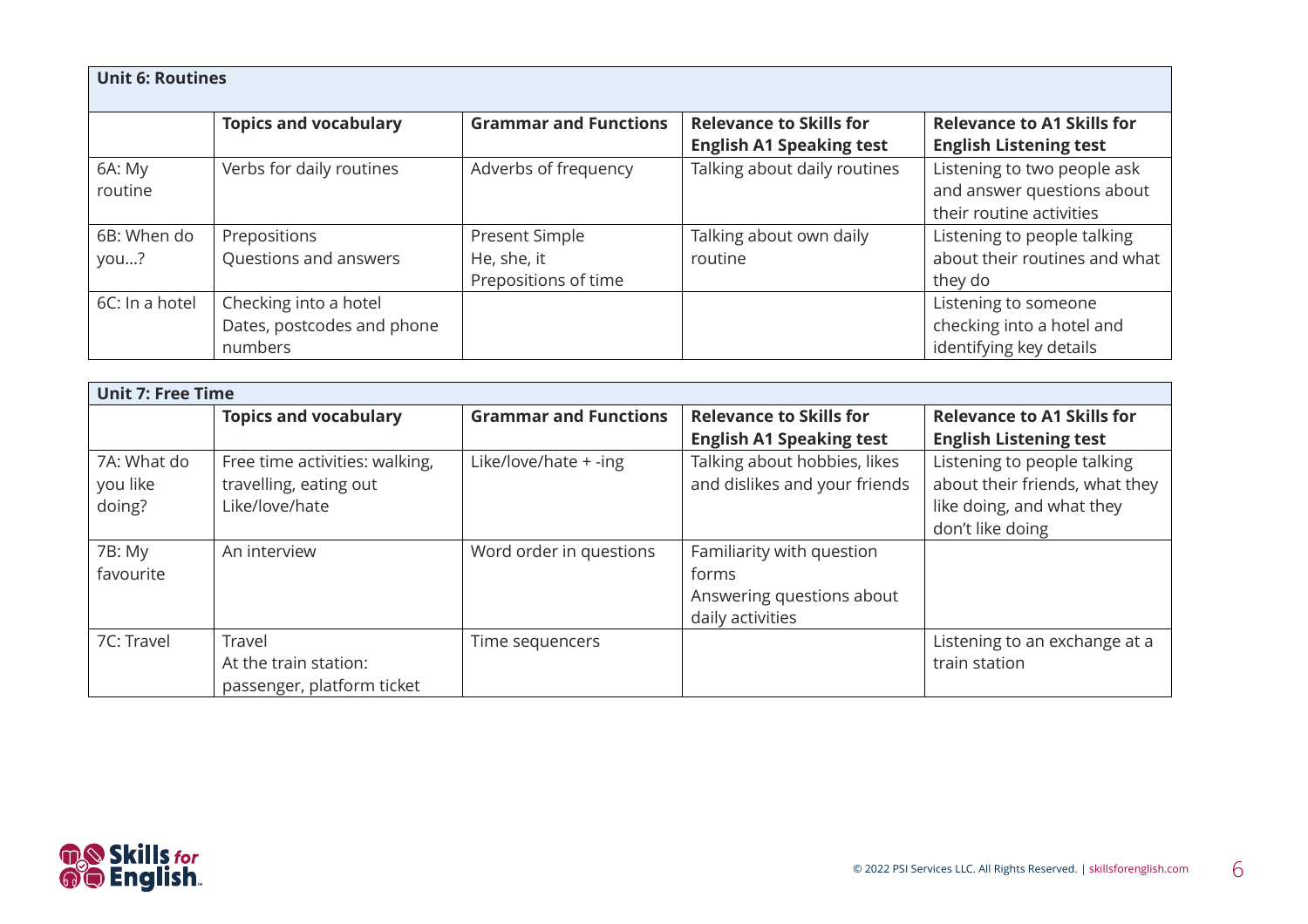| Unit 8: Eat, Play, Shop |                                   |                              |                                 |                                   |
|-------------------------|-----------------------------------|------------------------------|---------------------------------|-----------------------------------|
|                         | <b>Topics and vocabulary</b>      | <b>Grammar and Functions</b> | <b>Relevance to Skills for</b>  | <b>Relevance to A1 Skills for</b> |
|                         |                                   |                              | <b>English A1 Speaking test</b> | <b>English Listening test</b>     |
| 8A: The food I          | Food                              | Some/any                     | Listing food you like to eat at | Listening to people asking        |
| like                    |                                   |                              | different times of day or for   | and answering questions           |
|                         |                                   |                              | different occasions             | about what they like to eat       |
| 8B: Yes, I can!         | Adverbs                           | Can and can't                | Talking about things you can    | Listening to people talking       |
|                         | Questions and answers             |                              | or can't do, and how well       | about things they can and         |
|                         | Really well, quite well, a little |                              |                                 | cannot do                         |
|                         | bit                               |                              |                                 |                                   |
| 8C: Making              | Shopping                          | Making requests              | Asking for goods in a           | Listening to conversations in     |
| requests                |                                   |                              | shopping related scenario       | shops where people ask            |
|                         |                                   |                              |                                 | about food and prices             |

| <b>Unit 9: Out and About</b> |                              |                                          |                                                                          |                                                                                                            |
|------------------------------|------------------------------|------------------------------------------|--------------------------------------------------------------------------|------------------------------------------------------------------------------------------------------------|
|                              | <b>Topics and vocabulary</b> | <b>Grammar and Functions</b>             | <b>Relevance to Skills for</b>                                           | <b>Relevance to A1 Skills for</b>                                                                          |
|                              |                              |                                          | <b>English A1 Speaking test</b>                                          | <b>English Listening test</b>                                                                              |
| 9A: What are                 | Verb + noun collocation      | <b>Present Continuous</b>                |                                                                          | Listening to an interaction                                                                                |
| they doing?                  | A phone call home            |                                          |                                                                          | (phone call) where people talk<br>about what they are doing                                                |
| 9B: Now and<br>usually       | Holidays and activities      | Present Continuous and<br>Present Simple | Talking about holiday<br>activities and every day live<br>and activities | Listening to people talking<br>about where they are living,<br>what they do and what they<br>are doing now |
| 9C: Meeting                  | Meeting friends              |                                          | Talking about meeting                                                    | Listening to people talking                                                                                |
| up                           | Social media posts           |                                          | friends and being on<br>time/late                                        | about meeting each other                                                                                   |

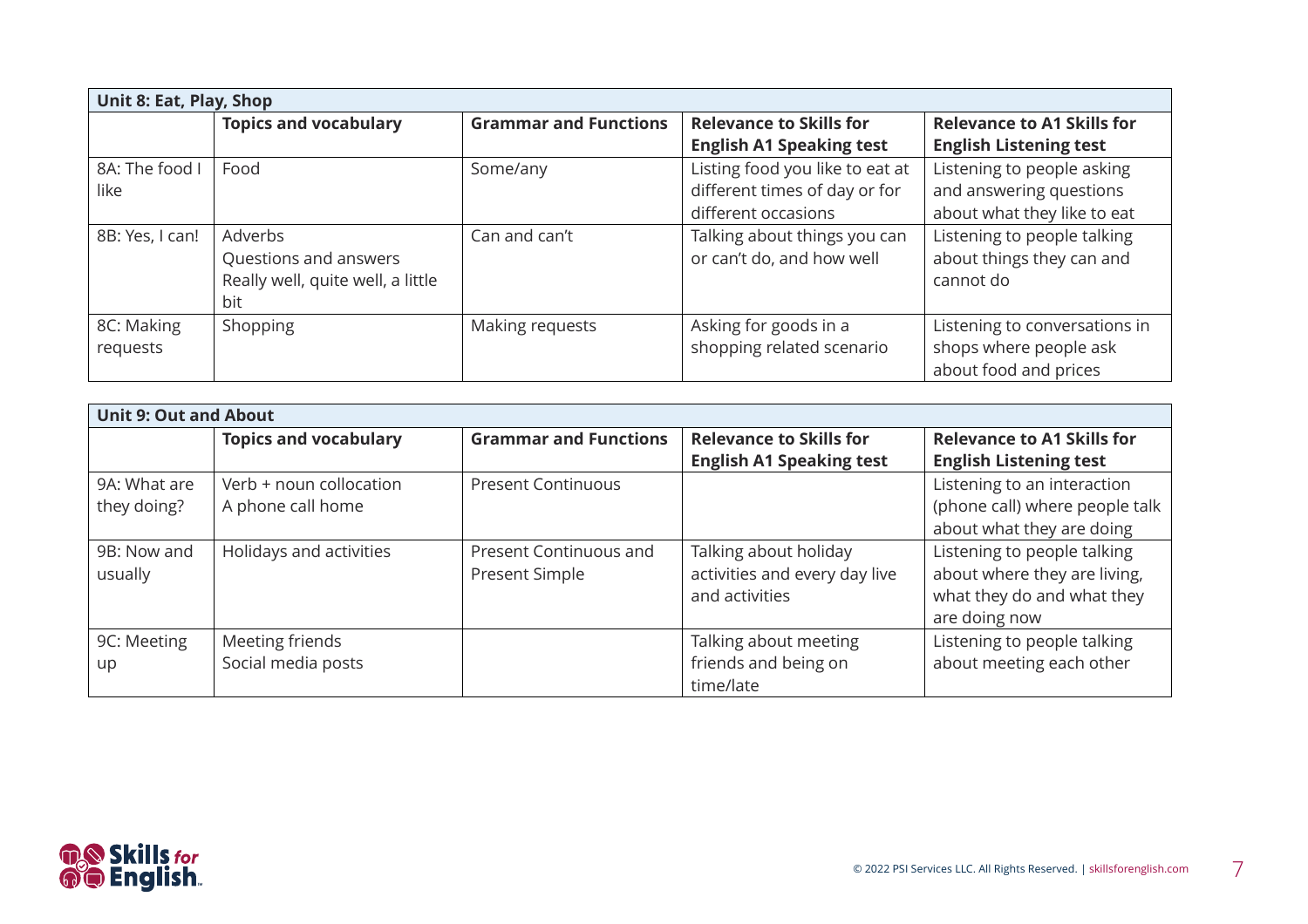| <b>Unit 10: Places</b>  |                                                                                |                              |                                                                   |                                                                                                      |
|-------------------------|--------------------------------------------------------------------------------|------------------------------|-------------------------------------------------------------------|------------------------------------------------------------------------------------------------------|
|                         | <b>Topics and vocabulary</b>                                                   | <b>Grammar and Functions</b> | <b>Relevance to Skills for</b><br><b>English A1 Speaking test</b> | <b>Relevance to A1 Skills for</b><br><b>English Listening test</b>                                   |
| 10A: Holiday<br>rentals | Rooms                                                                          | There is, there are          | Describing where you live<br>and the rooms in your home           | Listening to two people<br>talking about places to stay<br>on holiday                                |
| 10B: Where<br>were you? | Places in a town<br>Prepositions                                               | Was/were                     | Talking about past activities:<br>where you were, what you<br>did | Listening to people talking<br>about where they were and<br>what they did last<br>week/weekend/month |
| 10C: A new<br>place     | Asking for and giving<br>directions<br>Describing your home and<br>where it is |                              | Giving simple directions,<br>saying where things are              | Listening to people giving<br>simple directions                                                      |

| <b>Unit 11: Last Week</b> |                                |                              |                                 |                                   |
|---------------------------|--------------------------------|------------------------------|---------------------------------|-----------------------------------|
|                           | <b>Topics and vocabulary</b>   | <b>Grammar and Functions</b> | <b>Relevance to Skills for</b>  | <b>Relevance to A1 Skills for</b> |
|                           |                                |                              | <b>English A1 Speaking test</b> | <b>English Listening test</b>     |
| 11A: Last                 | Phrases with do, go, get and   | Past Simple                  | Describing activities you did   | Listening to people describe      |
| weekend                   | have: do sport, get up, have a | Common irregular verbs       | last weekend/yesterday          | what they did/didn't do last      |
|                           | shower go shopping             |                              |                                 | weekend/yesterday                 |
| 11B: My best              | Adjectives to describe         | Past Simple                  | Talking about experiences       | Listening to people talk about    |
| experience                | experiences                    | Regular verbs/endings        | you have had, for example       | their past experiences, what      |
|                           |                                |                              | on holiday                      | they did and what they liked      |
| 11C: What                 | Giving opinions                |                              | Talking about past activities,  | Listening to people talk about    |
| was it like?              |                                |                              | likes and dislikes, and giving  | experience and exchange           |
|                           |                                |                              | simple opinions                 | opinions about places and         |
|                           |                                |                              |                                 | activities                        |